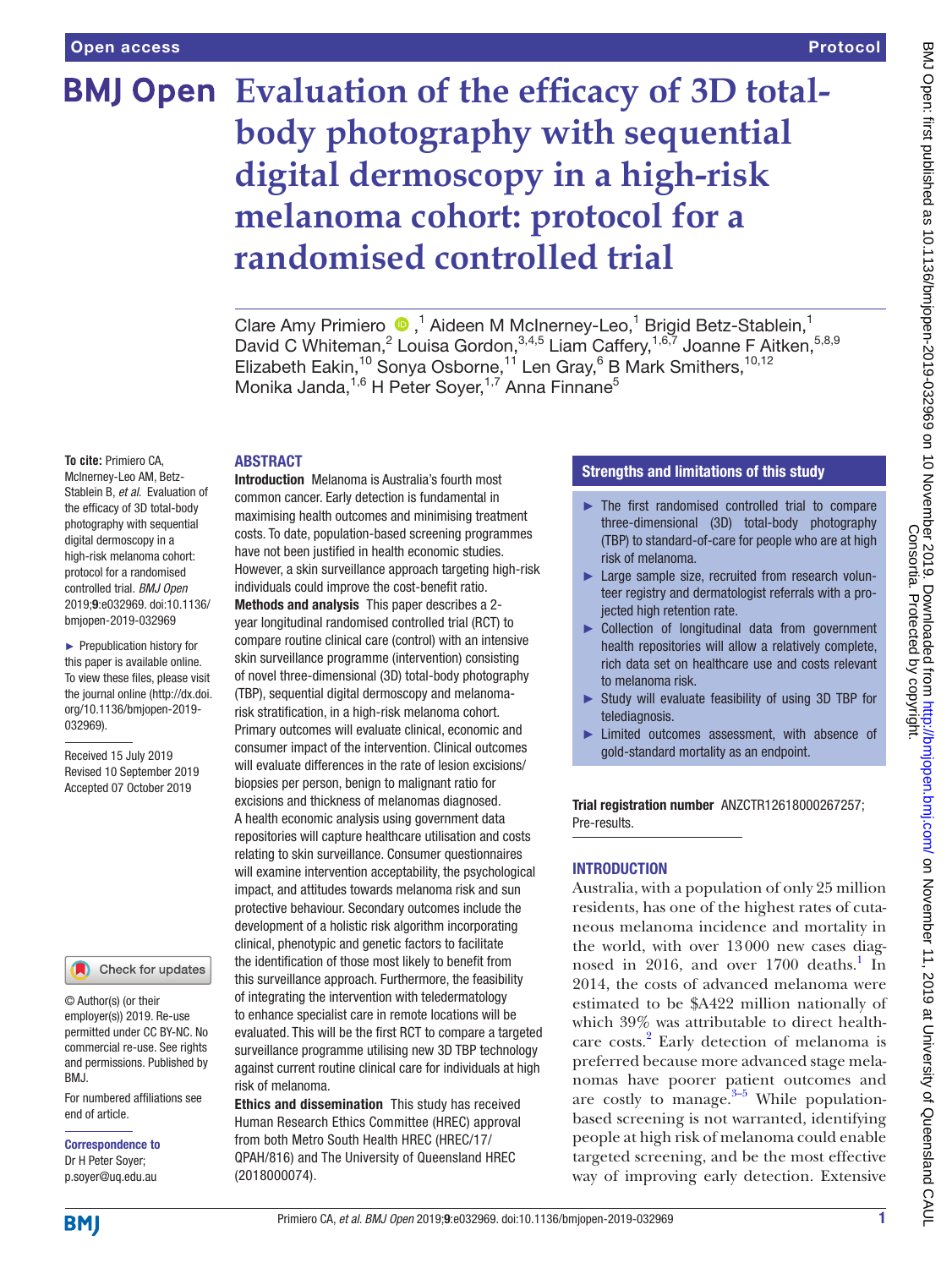research efforts have been undertaken to improve strat-egies for identifying and following those at greatest risk.<sup>[6](#page-7-3)</sup> However, there is currently no consensus on the best risk assessment or surveillance strategies. As a result, screening recommendations vary and are inconsistently applied[.7](#page-7-4)

Current approaches for identifying and screening those at greatest risk are imperfect.<sup>[8](#page-7-5)</sup> Risk prediction tools have been developed, and involve weighting a subset of risk factors including phenotypic features, personal history and, more rarely, genetic test results. The most important markers of individual melanoma risk include: *CDKN2A* germline mutation, having >100 naevi, >5 atypical naevi, fair hair, eye and skin colour, a strong family history or a personal history of melanoma. $6910$  Within Australia, dermatologists typically adhere to The Cancer Council Australia's guidelines, that recommend high-risk individuals undergo clinical skin examinations every 6 months using total-body photography (TBP) in combination with sequential digital dermoscopy imaging (SDDI).<sup>11 12</sup>

TBP provides a comparative record of the skin surface assisting in identification of new lesions and to an extent, changes of existing naevi. Dermoscopy enables the visualisation of the surface morphology of pigmented skin lesions and reveals colours and structures that normally are not visible to the naked eye. Dermoscopy has consistently been shown to improve the diagnostic accuracy of melanomas, $\frac{13}{3}$  and when used across visits it is particularly useful for detection of incipient melanomas, which lack typical dermoscopy features. $14$  This 'two step' process involving both TBP and dermoscopy for skin surveillance was initially described in  $2002^{15}$  $2002^{15}$  $2002^{15}$  and has been repeatedly shown to be associated with a lower benign to malignant excision ratio and decreased Breslow thickness of subsequently diagnosed melanomas.<sup>4 13 16 17</sup> More recently, surveillance of clinical patients at high risk of melanoma has demonstrated efficacy and cost-effectiveness. A large 10-year, retrospective review of a high-risk clinic in Sydney, Australia reported that patients were diagnosed with thinner melanomas, and underwent fewer exci-sion compared with standard care.<sup>[4](#page-7-8)</sup> A review of previous studies exploring targeted screening for melanoma using visual skin inspection reported mixed findings for costeffectiveness depending on the baseline level of risk for the targeted population.<sup>[18](#page-8-2)</sup>

Surveillance strategies have evolved significantly over the past decade. One of the most promising approaches involves automated three-dimensional (3D) imaging of subjects, allowing objective documentation of all existing lesions and monitoring changes over time. The VECTRA WB360 system described previously<sup>[19 20](#page-8-3)</sup> allows fast 3D TBP and construction of a patient avatar, along with integrated dermoscopy. Consumer feedback indicates high acceptability and confidence in the technology for skin monitoring, and importantly, whole body imaging may reduce melanoma-related anxiety.<sup>[19](#page-8-3)</sup> The advances in total-body imaging in recent years were unprecedented, and now enable high resolution 3D imaging in minutes. The impact of these changes on health economic models

of high-risk screening warrants investigation. It is the objective of the current study to examine the use of 3D imaging technology for targeted surveillance for individuals at high risk to melanoma.

The geographical distribution of the population in Australia creates additional challenges to equitable health service delivery. $^{21}$  Melanoma patients in rural areas of Australia are often disadvantaged with inequitable access to dermatological care and are reported to suffer 20% increased melanoma-related mortality compared with urban areas. $^{21}$  Already now, rural physicians are using teledermatology to obtain second opinions on suspicious lesions from specialist dermatologists.<sup>22</sup> Incorporating 3D TBP into a teledermatology service could facilitate remote full body skin examination by teledermatologists reflecting the service level that urban patients can access. The current study will evaluate the feasibility of using a telehealth network for transmission of 3D TBP–SDDI images, and the concordance of diagnostic decisions between in-person skin examinations and remote teledermatologist review.

This study will recruit individuals that are at high risk of developing cutaneous melanoma to participate in a randomised trial comparing combined TBP and SDDI surveillance approach (3D TBP–SDDI), with routine clinical care. TBP and SDDI reportedly improve earlier detection rates<sup>[13 23](#page-7-7)</sup>; however, the effect of 3D TBP is unknown. The feasibility of extending its use through a telehealth network will be explored. An evaluation of efficacy, costs and consumer acceptability of the technology will determine long-term sustainability. Furthermore, a standardised, holistic approach to risk stratification for melanoma will be developed, optimising the identification of those who would most benefit from this high-risk surveillance programme. This study is an integral step in guiding change in the way high-risk individuals may be managed in Australia.

#### **OBJECTIVES**

#### Primary objectives

- ► Compare clinical outcomes of the 3D TBP–SDDI approach with routine clinical care, including numbers of excisions or biopsies and histopathological findings.
- ► Compare health economic outcomes of the 3D TBP– SDDI approach with routine clinical care.
- ► Evaluate consumer acceptance of the intervention, psychological well-being, health behaviour and beliefs regarding sun protection and melanoma.

#### Secondary objectives

- ► Assess feasibility of telehealth to deliver remotely captured 3D TBP–SDDI for teledermatologist review.
- ► Evaluate the degree of concordance between teledermatologist and in-person examination in terms of clinical assessment and management decisions.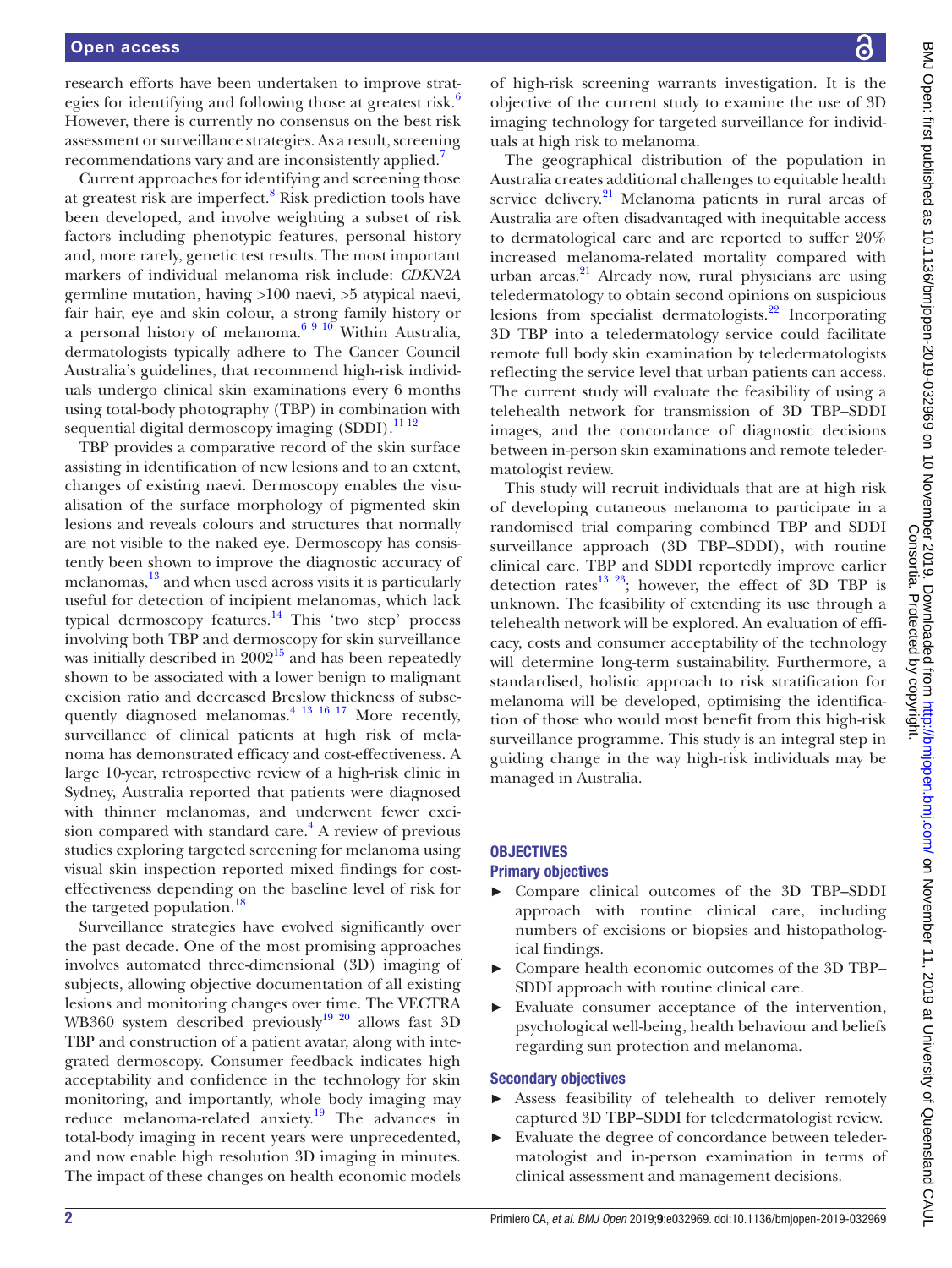- ► Identify rare and deleterious gene variants associated with melanoma risk.
- Refine a risk stratification model that combines medical history, family history, phenotypic risk factors and genetic results to produce a melanoma-risk score.

# Methods and analysis

### Study design and setting

A two-arm, single-site, parallel randomised controlled trial (RCT) will recruit 330 participants, with a 50:50 allocation ratio between intervention and control groups. Study visits commenced in April 2018, and are expected to be completed by August 2021. The study site will be the Clinical Research Facility of the Translational Research Institute at the Princess Alexandra Hospital, Brisbane. The majority of study participants reside in South-East Queensland, Australia.

#### Participant and public involvement

Prior to applying for funding, we have conducted clinical research recruiting both average risk and high-risk members of the public regarding skin surveillance since 2010, and have used questionnaires for participant feedback regarding skin cancer prevention which has contributed to the current study design. Since 2016, we have held biannual consumer forums to inform the public and our study participants of our research progress, and to give consumers the opportunities to discuss their priorities and concerns regarding skin cancer prevention with our group.

# Eligibility criteria

Individuals that are at high risk of developing a primary or subsequent primary melanoma will be invited to participate. High risk will be defined as having one of the following:

- ► At least one melanoma (including in situ) diagnosed before the age of 40 years.
- ► Two or more melanomas (including in situ) diagnosed before the age of 65 years.
- ► A strong family history (2+ first-degree relatives) and/ or known pathogenic genetic mutation and/or a diagnosis of dysplastic naevus syndrome.

# **Recruitment**

Participants will be recruited from a registry of research volunteers with the University of Queensland, Dermatology Research Centre, and by referrals from dermatologists and medical practitioners from South-East Queensland, over a 12–18-month period. Potential participants will be emailed a short description of the study and a copy of the participant information and consent form, followed by a phone call approximately 2 weeks thereafter.

# Randomisation and blinding

Once consented at the initial baseline visit, participants will be randomised to either the intervention or control group with simple random sampling using the randomisation function in Research Electronic Data Capture

(REDCap). REDCap is a secure, online study database software developed by Vanderbilt University, and administrated by The Queensland Clinical Trials and Biostatistics Centre at the School of Public Health, The University of Queensland. Simple randomisation method is selected as it is an agnostic approach which is straightforward to implement. It is acknowledged that this approach is vulnerable to random sampling errors; however, we will account for this in our secondary analysis. An online random number generator $^{24}$  $^{24}$  $^{24}$  will create an allocation sequence table which will be uploaded to REDCap. Trial staff conducting patient visits will be blinded to the next allocation sequence. Due to the nature of the intervention once participants are randomised, allocation is unblinded.

To address the teledermatology objectives, a subset of participants will be evaluated two ways. First by 3D TBP– SDDI and a face-to-face dermatologist, and second their images alone will be independently evaluated by another dermatologist.

# Intervention

Participants randomised to the intervention group will receive clinical skin examinations, every 6 months for 2 years, supported by the 3D TBP imaging system (VECTRA WB360, serial number WB00009, Canfield Scientific, Parsippany, New Jersey, USA). The VECTRA imaging system consists of a framework of 92 cameras, which simultaneously capture images of the participant holding one anatomical pose, to construct a 3D avatar. An attached dermoscopic camera (EOS Rebel T6i) enables imaging of individual naevi including anatomical localisation on the 3D avatar. Clinical skin examinations are performed at the time of imaging by dermatologicallytrained medical practitioners, and images are reviewed and discussed fortnightly with an accredited dermatologist, simulating a teledermatology consultation to assess 3D TBP avatars and corresponding dermoscopic images. Suspicious lesions will be discussed with the study participant by phone, and subsequently referred to their treating physician. Participants will be asked to continue attending their regular skin examination appointments.

# **Control**

Participants randomised to the control group will be asked to continue attending their regular skin examination appointments (which may include two-dimensional (2D) TBP), and to complete six monthly questionnaires (as described in [table](#page-3-0) 1 and [figure](#page-4-0) 1). At the end of the study, all control participants will be offered a clinical skin examination including 3D TBP imaging.

# Participant timeline

Participants in both groups will be evaluated over a 2-year period from baseline, with the intervention group attending visits at baseline, 6, 12, 18 and 24 months. The control group will attend the clinic in person at baseline and at 24 months, and will complete an online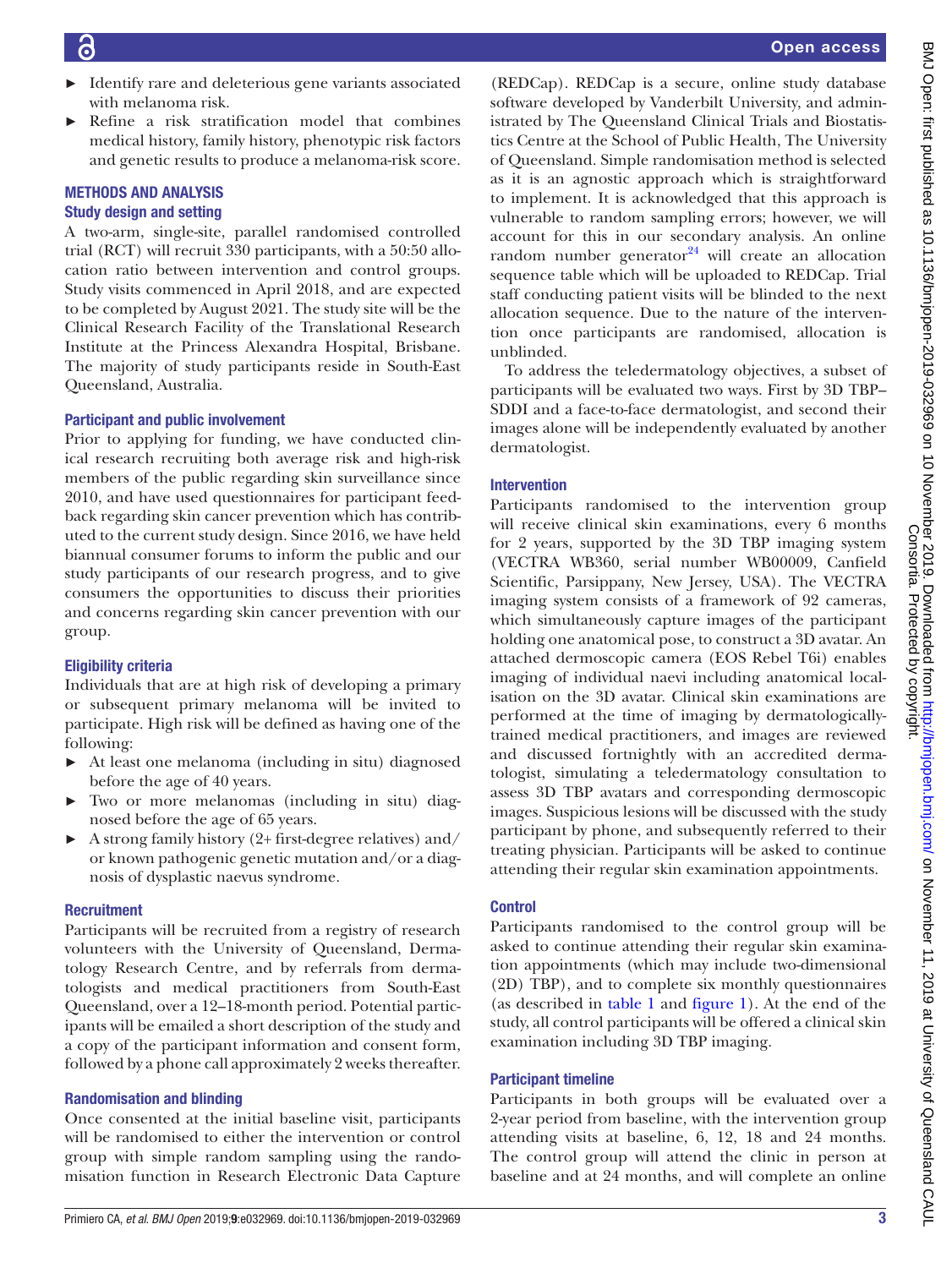<span id="page-3-0"></span>

| <b>Primary outcomes and methods assessments</b><br>Table 1 |                                                                                                                                                |                                                                                                                                                                                                                                                                                                                                                                                   |                                                                           |  |  |
|------------------------------------------------------------|------------------------------------------------------------------------------------------------------------------------------------------------|-----------------------------------------------------------------------------------------------------------------------------------------------------------------------------------------------------------------------------------------------------------------------------------------------------------------------------------------------------------------------------------|---------------------------------------------------------------------------|--|--|
| <b>Outcome category</b>                                    | <b>Themes evaluated</b>                                                                                                                        | Data source                                                                                                                                                                                                                                                                                                                                                                       | <b>Time points</b>                                                        |  |  |
| Clinical                                                   | Number and thickness of<br>melanomas (including in<br>situ) found.<br>Skin excisions/biopsies<br>and the histopathological<br>categorisations. | Clinical records and pathology reports.                                                                                                                                                                                                                                                                                                                                           | 0, 6, 12, 18 and 24 months                                                |  |  |
| Economic                                                   | Participant healthcare<br>services utilisation relating<br>to skin surveillance and<br>management.                                             | Participant claims through the Medicare<br>Benefits Schedule and Pharmaceutical<br>Benefits Scheme.                                                                                                                                                                                                                                                                               | One-off extraction capturing<br>the entire study period of 0-24<br>months |  |  |
|                                                            |                                                                                                                                                | Queensland Hospital Admitted Patient<br>Data Collection database, the Healthcare<br>Purchasing and System Performance<br>data and the Health Service Funding<br>Models.                                                                                                                                                                                                           |                                                                           |  |  |
| Consumer                                                   | Satisfaction and<br>acceptability                                                                                                              | Self-administered, validated<br>questionnaire <sup>27</sup> adapted from the<br>Technology Acceptance Model. <sup>28 29</sup><br>Additional questions will capture<br>satisfaction with travel, waiting times,<br>appointment length, convenience<br>and perceived financial value of the<br>surveillance programme.<br>Recruitment and retention will contribute<br>to analysis. | 0 and 24 months                                                           |  |  |
|                                                            | <b>Health behaviours</b>                                                                                                                       | Self-administered, validated<br>questionnaire adapted from QSkin study<br>to capture sun protective behaviours and<br>relevant demographics. <sup>30</sup>                                                                                                                                                                                                                        | 0, 6, 12, 18 and 24 months                                                |  |  |
|                                                            | Psychological well-being                                                                                                                       | Euro-QoL-5D, $31$ to capture quality<br>of life index for the health economic<br>assessment.                                                                                                                                                                                                                                                                                      | 0, 6, 12, 18 and 24 months                                                |  |  |
|                                                            | <b>Health beliefs</b>                                                                                                                          | The validated Health Beliefs Survey <sup>32</sup><br><sup>33</sup> to evaluate knowledge, perceived<br>severity of melanoma, perceived<br>personal risk and perceived worthiness<br>of surveillance programmes.                                                                                                                                                                   | 0, 6, 12, 18 and 24 months                                                |  |  |
|                                                            |                                                                                                                                                |                                                                                                                                                                                                                                                                                                                                                                                   |                                                                           |  |  |

questionnaire at months 6, 12 and 18. Refer to [figure](#page-4-0) 1 for an overview of participant timeline and assessments.

# Primary outcomes

The primary outcome for this study is the number of excisions. The other main outcomes are defined in three categories, including clinical, economic and consumer outcomes. The assessments of these outcomes are described in [table](#page-3-0) 1.

# Secondary outcomes

There are three secondary outcomes: the feasibility of viewing 3D TBP–SDDI images remotely using the telehealth network; the efficacy of performing skin examinations using 3D TBP–SDDI images using telehealth services and lastly the identification of genetic mutations and their utility in melanoma-risk stratification. The assessments of these outcomes are described in [table](#page-5-0) 2.

# Data collection and management

Baseline questionnaire and clinical data will be entered into the REDCap database. 3D TBP–SDDI images will be captured using the VECTRA imaging system and integrated software. Pathology reports will be requested from the Queensland Cancer Registry and medical records. One-off extractions of claims and health service data will occur at the end of follow-up from the Medicare Benefits Schedule (MBS) and Pharmaceutical Benefits Scheme (PBS), the Queensland Hospital Admitted Patient Data Collection database, the Healthcare Purchasing and System Performance data, and the Hospital and Health Service Funding Models. By linking data, the whole journey of healthcare service contacts and patient skin cancer outcomes will be captured, to allow an estimate of related costs of skin cancers. Costs will be analysed from the health provider (government) perspective.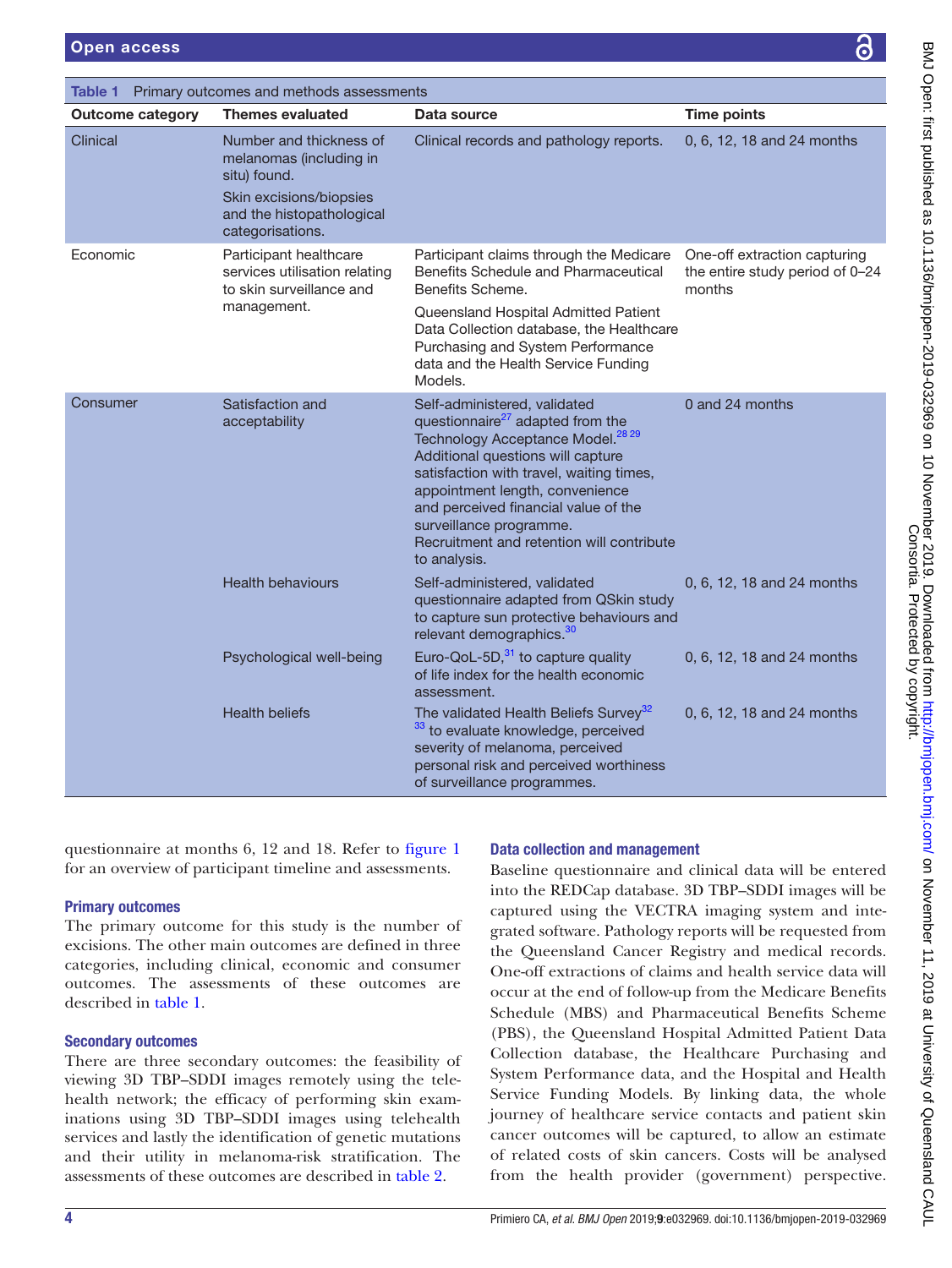

<span id="page-4-0"></span>Figure 1 Overview of participant timeline and assessments.

Intervention resources will be compiled and monitored by the project manager.

Saliva samples and subsequent sequencing results will be coded and linked using a re-identifiable 'study ID'. Data linking identifying information and study ID will be stored in a password-controlled database, on a secure server, accessible to a limited subset of the study team to ensure privacy.

The REDCap management system, the VECTRA images and all remaining electronic data will be stored under The University of Queensland Research Data Management system on a secured network. Identifiers are removed from all participant data and replaced with a unique study ID to further protect privacy. Regular quality assurance checks of image data and REDCap entries will be conducted.

#### Data monitoring

The study team determined that an independent data monitoring committee was not required as the risk to study participants was low, mainly relating to privacy and the possibility of unnecessary excision or biopsies. Privacy risks are mitigated as discussed above. An 'issues

register' will be kept to record technical problems that occur during trial visits. Interviews with key stakeholders will identify problematic procedures. Any concerns with data quality or issues recorded will be discussed at regular team meetings. The study team will perform regular data monitoring and quality assurance tasks internally, and any protocol deviations or adverse events will be reported to the ethics committee.

# STATISTICAL METHODS Sample size

The study aims to recruit 330 high-risk participants over a 12–18-month period, to be powered to compare excision rates between groups. This sample size is based on previously reported difference in excision rates in a high-risk sample, between those monitored by TBP (mean=0.81, SD=0.75) and a standard care group (mean=2.55,  $SD=2.01$ ).<sup>[4](#page-7-8)</sup> The definition of high risk is broader in this study, and approximately one-third of participants are likely to be already monitored using TBP, therefore the difference between routine clinical care and monitoring with 3D TBP is likely to be smaller. Given this, the study was powered to observe a 50% smaller difference in excision rates than observed previously,<sup>4</sup> including an increase in SD of 50% within each group (mean intervention 0.81  $(SD=1.13)$ , mean control 1.68  $(SD=3.02)$ ). Given these estimates, with a power of 90% and a significance level of 5%, 153 participants will be required for each arm of the trial. Allowing for participant withdrawal, we will aim to recruit a total 330 participants.

# Baseline demographic

Descriptive statistics will be used to summarise demographic and clinical characteristics for both the control and intervention groups.  $\chi^2$  tests will be used to estimate difference in proportions of categorical variables between the two groups, and t-tests will be used for continuous variables. Non-parametric equivalents will be used if the assumptions of the parametric tests are violated. Results will be considered statistically significant if  $p<0.05$ .

# Clinical outcomes

A non-parametric Mann-Whitney test will be used to assess the clinical primary outcome to test if there is a difference in mean annual rate of lesion excisions/biopsies between the intervention and control groups, given the primary outcome is based on counts and therefore unlikely to follow a normal distribution. The primary outcome will be analysed as intention to treat, with a per protocol analysis as a secondary outcome. This outcome will also be re-evaluated on a subset excluding those from both the intervention and control groups who are receiving 2D TBP. The benign to malignant ratio for excisions of pigmented lesions and non-melanoma skin cancers will be calculated for both groups.  $\chi^2$  test or fisher's exact test (as appropriate) will be used to compare the difference in proportions of pathology confirmed melanoma,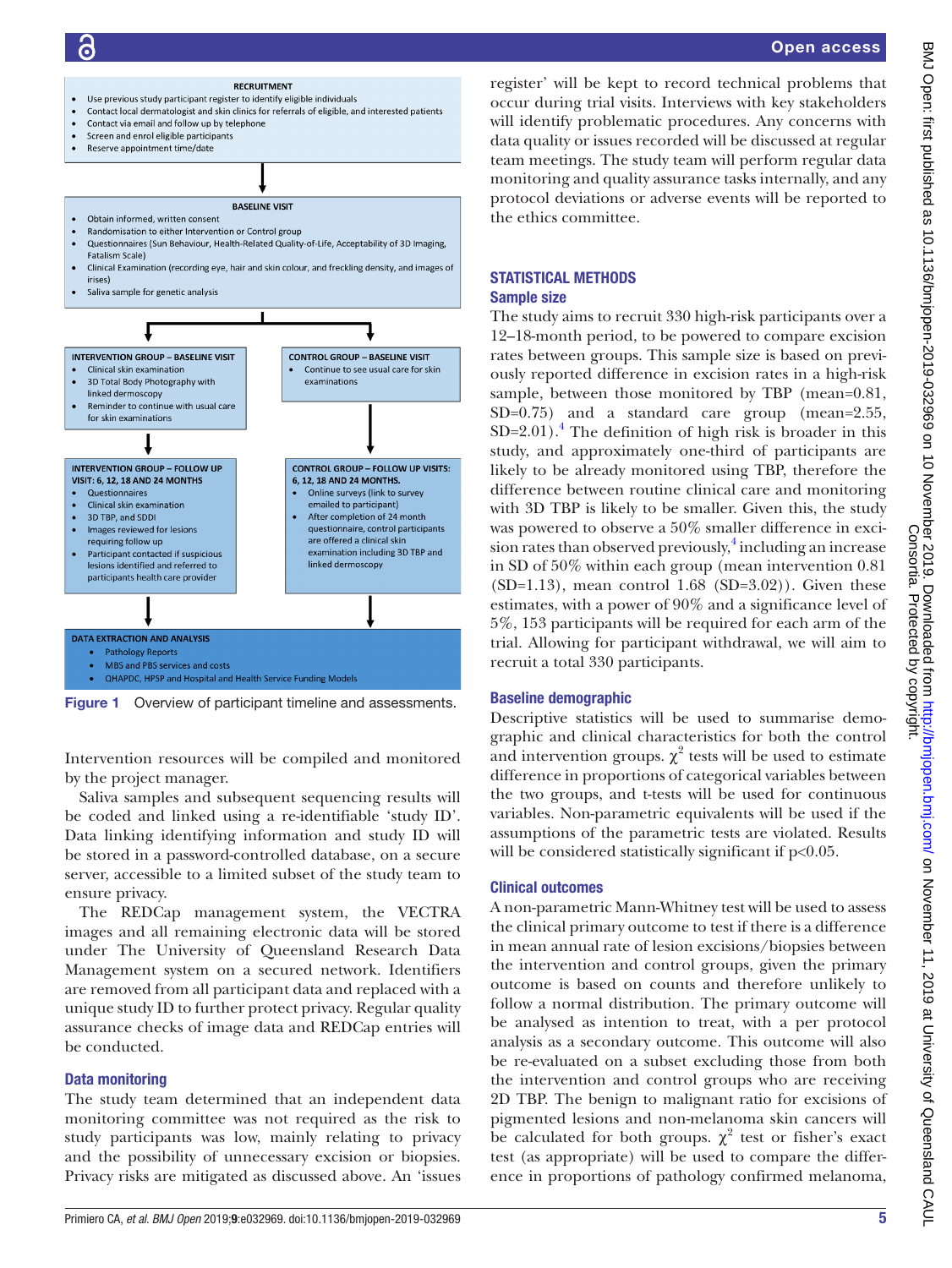<span id="page-5-0"></span>

| <b>Table 2</b> Secondary outcomes and methods assessments                 |                                                                                                                                                                                                                          |                                                                                                                                                                                                                                                                                                                                                                                                                                                                                                                                                                                        |                                        |  |  |
|---------------------------------------------------------------------------|--------------------------------------------------------------------------------------------------------------------------------------------------------------------------------------------------------------------------|----------------------------------------------------------------------------------------------------------------------------------------------------------------------------------------------------------------------------------------------------------------------------------------------------------------------------------------------------------------------------------------------------------------------------------------------------------------------------------------------------------------------------------------------------------------------------------------|----------------------------------------|--|--|
| <b>Outcome category</b>                                                   | <b>Factors evaluated</b>                                                                                                                                                                                                 | Data source                                                                                                                                                                                                                                                                                                                                                                                                                                                                                                                                                                            | <b>Time points</b>                     |  |  |
| Feasibility of telehealth<br>approach                                     | Technical feasibility of<br>telehealth network for remote<br>dermatological review of<br>3D TBP-SDDI images, and<br>interoperability with hospital<br>image repositories and<br>integrated electronic medical<br>records | Investigate subsystems for image acquisition, $24$ months<br>storage and display by measuring network<br>throughput (bandwidth) and latency between<br>subsystems.<br>Measure data volume and transmission time<br>per 3D TBP-SDDI examination.<br>▶ Assess the compression ratio of transmitted<br>image files necessary to achieve adequate<br>functionality.<br>$\blacktriangleright$ Evaluate success of transmission and<br>integrity of data.                                                                                                                                    |                                        |  |  |
| Accuracy of telehealth skin<br>examinations                               | Safety and accuracy of<br>teledermatology review of 3D<br>TBP-SDDI images                                                                                                                                                | ▶ Review the concordance between provisional 0-24 months<br>diagnosis and clinical management decisions<br>of the teledermatologist to the gold standard<br>of in-person dermatological assessment.<br>▶ Assess comparative diagnostic accuracy<br>between in-person clinical diagnosis,<br>teledermatological diagnosis and<br>histopathological diagnoses.                                                                                                                                                                                                                           |                                        |  |  |
| Melanoma-risk stratification Genetic results<br>in a high-risk population |                                                                                                                                                                                                                          | Saliva samples collected using Oragene<br>DNA self-collection kit. Methods for sample<br>processing described previously. <sup>27</sup><br>▶ Whole exome sequencing or Sanger<br>sequencing used to identify rare, pathogenic,                                                                                                                                                                                                                                                                                                                                                         | <b>Baseline</b><br>$12 - 24$<br>months |  |  |
|                                                                           |                                                                                                                                                                                                                          | germline variants in known melanoma genes.<br>• Common variants associated with melanoma<br>risk will be genotyped using Illumina<br>CoreExomev24 chip array.                                                                                                                                                                                                                                                                                                                                                                                                                          |                                        |  |  |
|                                                                           | Sun behaviour                                                                                                                                                                                                            | Self-administered, previously validated<br>sun behaviour questionnaire to record<br>sun protective behaviour, sun exposure,<br>sunburn history, personal and family skin<br>cancer history, and relevant demographic<br>information. <sup>27</sup> 30                                                                                                                                                                                                                                                                                                                                  | <b>Baseline</b>                        |  |  |
|                                                                           | Deep phenotyping                                                                                                                                                                                                         | Documentation of eye, hair and skin colour.<br>Spectrophotometer readings for skin colour<br>▶<br>on the right arm including the proximal<br>anterior bicep, proximal anterior forearm<br>and proximal posterior forearm, using<br>Spectrometer CM-600d (Konica Minolta,<br>Osaka, Japan).<br>Digital photographs of participant's irises<br>using a Nikon D3400 digital single-lens reflex<br>camera (Nikon, Tokyo, Japan).<br>Freckling on the face, dorsum of right hand<br>and shoulders are rated 0-4 (none, mild,<br>moderate, severe) to produce an overall<br>freckling score. | <b>Baseline</b>                        |  |  |

3D, three dimensional; SDDI, sequential digital dermoscopy imaging; TBP, total-body photography.

melanoma in situ, basal cell carcinoma and squamous cell carcinoma diagnosed between the two groups with diagnosis. Logistic regression analyses will be used to investigate the relationship between baseline demographic and phenotypic information, and past melanoma history. A subgroup analysis of participants diagnosed with

melanoma excluding in situ and melanoma including in situ will investigate the differences in staging, Breslow thickness and body site and other parameters of interest, between the two groups, using linear, logistic and generalised regression models as appropriate. As above, results will be considered statistically significant if p<0.05. As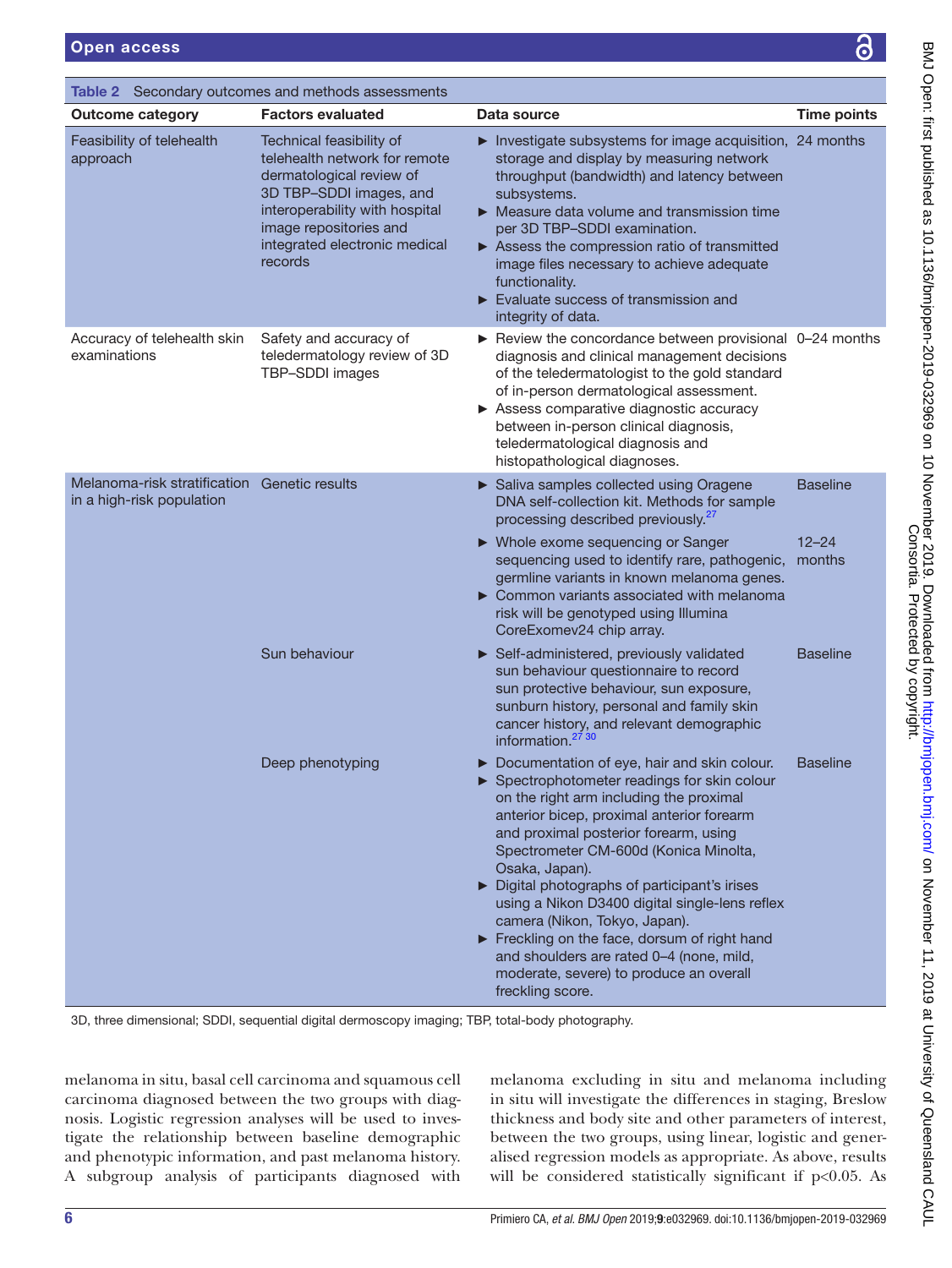primary outcome data will be collected through Medicare information consented to at baseline, there will be no or very minimal missing data. Therefore assuming the data are missing at random, we will remove participants with no outcome data from that analysis.

#### Economic outcomes

The economic analysis will assess the resource and cost differences between arms rather than a full economic evaluation due to the relatively short follow-up and small sample with which to detect health outcomes such as skin cancers. Data from Medicare and Queensland Health sources will be linked and aggregated for each patient covering the surveillance period of the study. Skin cancer related resource use will be identified and coded according to ICD-10 (International Classification of Diseases), procedure and MBS/PBS items. Cost data are typically skewed so generalised linear models will be used with a gamma family and log link (if appropriate) to assess differences between the intervention and control groups. Non-parametric bootstrapping methods will also be applied for verification of differences in costs between groups. Subgroup cost analyses of hospital versus outof-hospital, melanoma stage, age, phenotypes or other patient characteristics will be explored.

#### Telehealth review outcomes

The main telehealth outcome is the level of agreement in clinical decision between the teledermatologist and the dermatologist carrying out an in-person skin examination assessment. Four decision outcomes will be considered: No action (no suspicious lesion), follow-up in 3–6 months, excision of lesion(s) and treatment of lesion. Weighted Cohen's kappa coefficient will be calculated to measure agreement across the four categories using R package irr.<sup>[25](#page-8-12)</sup> A kappa between 0.6 and 0.79 will indicate substantial agreement, while a kappa of greater than 0.8 will indicate almost perfect agreement.<sup>[26](#page-8-13)</sup>

#### Melanoma-risk score development

Multivariable logistic regression will be used to assess what combinations of genetic, phenotypic and demographic risk factors are associates with an increased odds of melanoma within a high-risk population. Variables with  $p<0.2$ in univariate regression will be included in the model, and backwards stepwise regression will be used, with variables in the model remaining statistically significant at the 5% level. Validation of the resulting risk stratification algorithms will be performed on larger collaborative cohorts.

#### Consumer perspectives

Data will be collected to determine the acceptability and feasibility of 3D imaging and any potential barriers and facilitators to implementation and adoption. This will include information related to convenience, comfort, and reasons for participant retention/loss and data on quality of life and fear of recurrence.

Questionnaire data will be prepared according to each scale's manual and standard procedures.<sup>[27–33](#page-8-7)</sup> Total and subscale scores will be computed and tested for normality. If normally distributed, parametric tests will be used, otherwise non-parametric analytic procedures will be used as described above to assess differences between the two groups in the consumer self-reported outcomes.

# Ethics and dissemination

The protocol has been prepared in concordance with the Standard Protocol Items Recommendations for Interventional Trials (SPIRIT) statement.<sup>34</sup> Following national guidelines, if genetic sequencing reveals a high penetrance pathogenic mutation, clinical genetic testing will be offered to the participant. A reimbursement of \$A20 per visit will be paid to participants to assist in covering travel and/or parking costs. Study results will be disseminated through peer-reviewed publications, conferences and non-peer reviewed media outlets.

#### **DISCUSSION**

This will be the first RCT to assess the feasibility, efficacy and cost-effectiveness of combining 3D TBP, with SDDI for clinical skin examinations of individuals at high risk to melanoma in Australia. Consumer perceptions of the technology and its clinical utility will also be assessed. This study will enable us to determine whether excision rates and stage of melanoma detection are affected by the inclusion of 3D TBP–SDDI in a surveillance protocol. Exploring the societal and personal costs of the intervention will be invaluable in determining the feasibility of incorporating this technology in routine clinical care for this high-risk cohort. The study will determine whether remote administration of 3D TBP, with SDDI combined with teledermatologist evaluation will affect clinical management. For greater public benefit in the longer term, it is critical to be able to accurately identify high-risk individuals who might benefit from this more intensive surveillance approach and, therefore, this study aims to develop a holistic risk stratification algorithm.

Australia currently has three national population-based screening programmes for early detection of breast, cervical and bowel cancers. However, there is no similar programme for skin cancer, despite melanoma being Australia's fourth most common cancer.<sup>10</sup> The number needed to screen (NNS) in the Australian general public to save one life from melanoma has been estimated at 25000.[35](#page-8-15) Therefore, population-based screening for melanoma may not be justified. However, by focusing on a high-risk population the probability of detecting a melanoma increases and the NNS decreases. Furthermore, the incorporation of TBP-SDDI enables a 'watch and wait' approach which would reduce the number needed to treat based on the benign to malignant excision ratio, resulting in health cost savings. $\frac{11}{11}$  $\frac{11}{11}$  $\frac{11}{11}$  Criteria for an effective screening programme, outlined by the Australian Institute for Health and Welfare, $36$  stipulate that: the disease must be highly prevalent; the natural course of the disease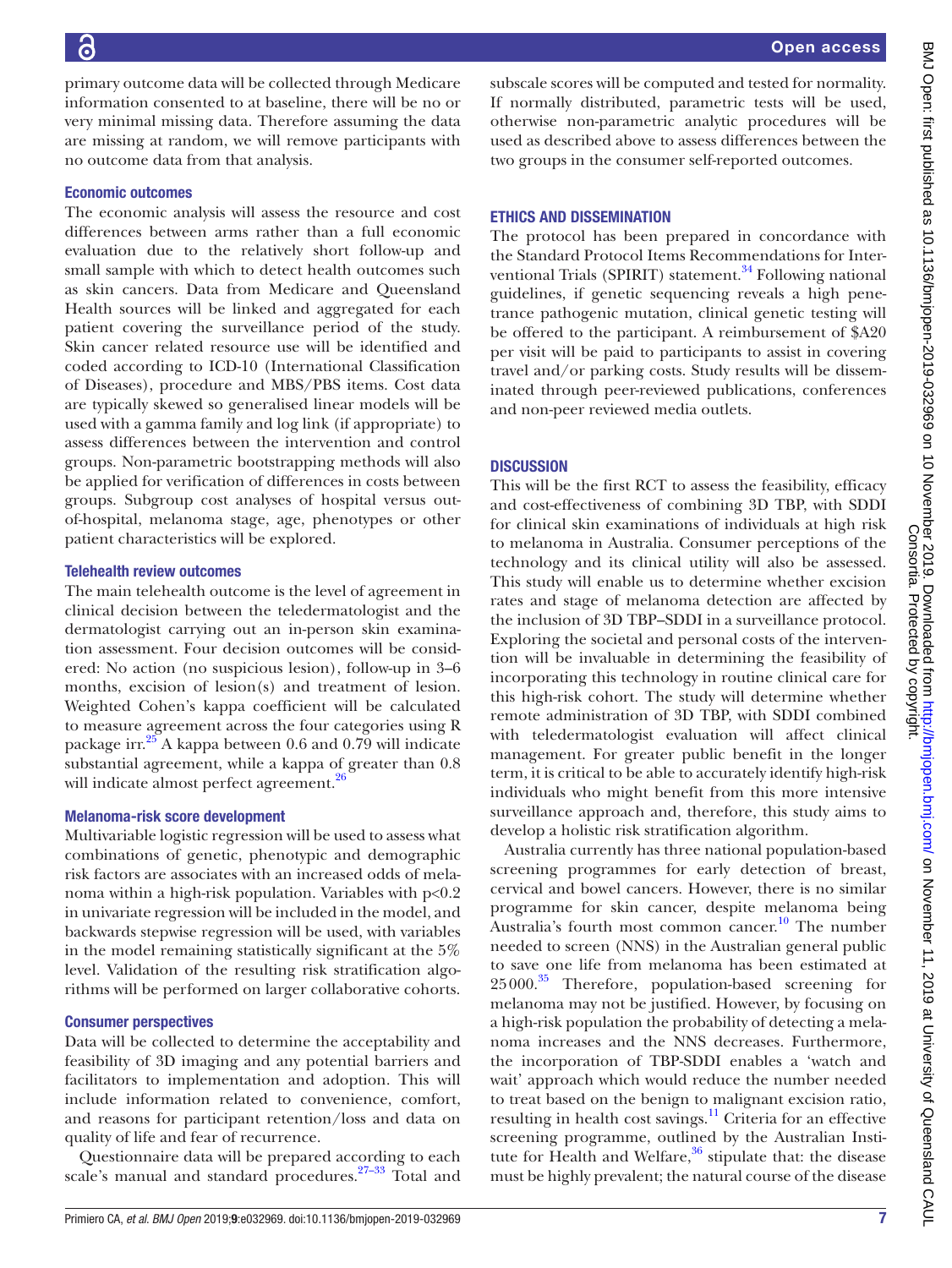#### Open access

is well understood including a recognisable latent or early symptomatic stage where disease can be detected; there is available treatment which is effective and well accepted; the disease must cause considerable costs, both fiscally and clinically; and lastly, the screening programme must be cost effective. With the criteria in mind, the current protocol is intended to build the evidence for a future targeted surveillance programme for melanoma detection in high-risk individuals in Australia, including solutions for geographical challenges. Economic evaluation of resource use and associated costs collected through linkage of clinical and administrative healthcare data sources will capture the whole journey of health service contacts and outcomes, to accurately estimate the related costs of screening and skin cancers within this high-risk population.

#### **CONCLUSION**

This protocol will provide evidence as to whether pursuing the incorporation of 3D TBP–SDDI into a surveillance programme for high-risk individuals can be cost effective and provide superior clinical outcomes over the current routine clinical care. Secondary outcomes will drive solutions in defining the population which would maximally benefit from this programme, and determine the acceptability of this surveillance method. Furthermore, the study will determine if the 3D TBP–SDDI technology is suitable for review through telehealth services, supporting solutions for outreach to remote regions of the country.

#### Author affiliations

<sup>1</sup>The University of Queensland Diamantina Institute, Dermatology Research Centre, The University of Queensland, Brisbane, Queensland, Australia

<sup>2</sup> Cancer Control Group, QIMR Berghofer Medical Research Institute, Brisbane, Queensland, Australia

<sup>3</sup>Population Health, QIMR Berghofer Medical Research Institute, Brisbane, Queensland, Australia

<sup>4</sup>School of Nursing, Queensland University of Technology, Brisbane, Queensland, Australia

<sup>5</sup>School of Public Health, The University of Queensland, Brisbane, Queensland, Australia

<sup>6</sup>Centre for Online Health, Centre for Health Services Research, The University of Queensland, Woolloongabba, Queensland, Australia

<sup>7</sup>Department of Dermatology, Princess Alexandra Hospital, Brisbane, Queensland, Australia

<sup>8</sup> Cancer Research Centre, Cancer Council Queensland, Brisbane, Queensland, Australia

<sup>9</sup>Institute for Resilient Religions, University of Southern Queensland, Springfield, Queensland, Australia

 $10$ Faculty of Medicine, The University of Queensland, Brisbane, Queensland, Australia

<sup>11</sup>School of Nursing and Midwifery, University of Southern Queensland, Toowoomba, Queensland, Australia

<sup>12</sup>Queensland Melanoma Project, Princess Alexandra Hospital, Brisbane, Queensland, Australia

Twitter Brigid Betz-Stablein [@ClinicalOutlier](https://twitter.com/ClinicalOutlier), Louisa Gordon [@louisagord](https://twitter.com/louisagord) and Liam Caffery [@DrLiamCaffery](https://twitter.com/DrLiamCaffery)

Contributors CAP, AMM-L, BB-S, DCW, LGo, LC, JFA, EE, SO, LGr, BMS, MJ, HPS and AF were all involved in developing the study protocol. HPS, AF, MJ, BMS, LGr, SO, EE, JFA, LC, LGo and DCW worked together on the funding proposal. BB-S

BMJ Open: first published as 10.1136/bmjopen-2019-032969 on 10 November 2019. Downloaded from http://bmjopen.bmj.com/ on November 11, 2019 at University of Queensland CAUL<br>Consortist published as 10.1136/bmjopen-2019-03296 BMJ Open: first published as 10.1136/bmjopen-2019-0319-010 November 2019. Downloaded from <http://bmjopen.bmj.com/> on November 11, 2019 at University of Queensland CAUL Consortia. Protected by copyright.

provided support for the development of the statistical analysis plan. All authors reviewed, edited and approved the final version.

Funding The research is funded by the National Health and Medical Research Council (NHMRC) partnership grant (APP1153046), Queensland Genomics, Queensland Government (M1215057), Princess Alexandra Research Foundation Translational Research Innovation Award, Brisbane Diamantina Health Partners Health System Improvement Ideas grant funded from Medical Research Future Fund Rapid Applied Research Translation Programme. CAP is funded by an Australian Government Research Training Programme Scholarship. AMM-L is funded via an NHMRC ECF APP1158111. MJ is funded by NHMRC TRIP Fellowship APP1151021. DCW is funded by an NHMRC Senior Principal Research Fellowship APP APP1155413. HPS is funded by an NHMRC Practitioner Fellowship APP1137127. The Translational Research Institute is supported by a grant from the Australian Government.

Competing interests HPS is a shareholder of MoleMap NZ Limited and e-derm consult GmbH, and undertakes regular teledermatological reporting for both companies. HPS is a Medical Consultant for Canfield Scientific Inc., a Medical Advisor for First Derm, and has a Medical Advisory Board Appointment with MoleMap NZ Limited.

Patient consent for publication Not required.

Ethics approval This study has received Human Research Ethics Committee (HREC) approval from Metro South Health HREC (HREC/17/QPAH/816) and The University of Queensland HREC (2018000074).

Provenance and peer review Not commissioned; externally peer reviewed.

**Open access** This is an open access article distributed in accordance with the Creative Commons Attribution Non Commercial (CC BY-NC 4.0) license, which permits others to distribute, remix, adapt, build upon this work non-commercially, and license their derivative works on different terms, provided the original work is properly cited, appropriate credit is given, any changes made indicated, and the use is non-commercial. See: [http://creativecommons.org/licenses/by-nc/4.0/.](http://creativecommons.org/licenses/by-nc/4.0/)

#### ORCID iD

Clare Amy Primiero<http://orcid.org/0000-0002-2944-0013>

#### **REFERENCES**

- <span id="page-7-0"></span>1 (AIHW) AIoHaW. Skin cancer in Australia Canberra: AIHW, 2016. Available:<www.aihw.gov.au>
- <span id="page-7-1"></span>2 mpa. Advanced Melanoma - The real cost of Australia's national cancer: KPMG, 2014. Available: [https://melanomapatients.org.au/](https://melanomapatients.org.au/wp-content/uploads/2017/05/MPA_the_real_cost-1.pdf) [wp-content/uploads/2017/05/MPA\\_the\\_real\\_cost-1.pdf](https://melanomapatients.org.au/wp-content/uploads/2017/05/MPA_the_real_cost-1.pdf)
- <span id="page-7-2"></span>3 Baade PD, Royston P, Youl PH, *et al*. Prognostic survival model for people diagnosed with invasive cutaneous melanoma. *[BMC Cancer](http://dx.doi.org/10.1186/s12885-015-1024-4)* 2015;15:27.
- <span id="page-7-8"></span>4 Watts CG, Cust AE, Menzies SW, *et al*. Cost-Effectiveness of skin surveillance through a specialized clinic for patients at high risk of melanoma. *[J Clin Oncol](http://dx.doi.org/10.1200/JCO.2016.68.4308)* 2017;35:63–71.
- 5 Balch CM, Gershenwald JE, Soong S-J, *et al*. Final version of 2009 AJCC melanoma staging and classification. *[J Clin Oncol](http://dx.doi.org/10.1200/JCO.2009.23.4799)* 2009;27:6199–206.
- <span id="page-7-3"></span>6 Vuong K, McGeechan K, Armstrong BK, *et al*. Risk prediction models for incident primary cutaneous melanoma: a systematic review. *[JAMA Dermatol](http://dx.doi.org/10.1001/jamadermatol.2013.8890)* 2014;150:434–44.
- <span id="page-7-4"></span>7 Olsen CM, Neale RE, Green AC, *et al*. Independent validation of six melanoma risk prediction models. *[J Invest Dermatol](http://dx.doi.org/10.1038/jid.2014.533)* 2015;135:1377–84.
- <span id="page-7-5"></span>8 Bibbins-Domingo K, Grossman DC, Curry SJ, *et al*. Screening for skin cancer: US preventive services Task force recommendation statement. *[JAMA](http://dx.doi.org/10.1001/jama.2016.8465)* 2016;316:429–35.
- 9 Usher-Smith JA, Emery J, Kassianos AP, *et al*. Risk prediction models for melanoma: a systematic review. *[Cancer Epidemiol Biomarkers](http://dx.doi.org/10.1158/1055-9965.EPI-14-0295)  [Prev](http://dx.doi.org/10.1158/1055-9965.EPI-14-0295)* 2014;23:1450–63.
- <span id="page-7-9"></span>10 Watts CG, Cust AE, Menzies SW, *et al*. Specialized surveillance for individuals at high risk for melanoma: a cost analysis of a high-risk clinic. *[JAMA Dermatol](http://dx.doi.org/10.1001/jamadermatol.2014.1952)* 2015;151:178–86.
- <span id="page-7-6"></span>11 Adler NR, Kelly JW, Guitera P, *et al*. Methods of melanoma detection and of skin monitoring for individuals at high risk of melanoma: new Australian clinical practice. *[Med J Aust](http://dx.doi.org/10.5694/mja2.12033)* 2019;210:41–7.
- 12 Mann G, Cust A, Damian D, *et al*. Clinical practice guidelines for the diagnosis and management of melanoma, 2018. Available: [https://](https://wiki.cancer.org.au/australiawiki/index.php?oldid=186052) [wiki.cancer.org.au/australiawiki/index.php?oldid=186052](https://wiki.cancer.org.au/australiawiki/index.php?oldid=186052)
- <span id="page-7-7"></span>13 Salerni G, Carrera C, Lovatto L, *et al*. Benefits of total body photography and digital dermatoscopy ("two-step method of digital